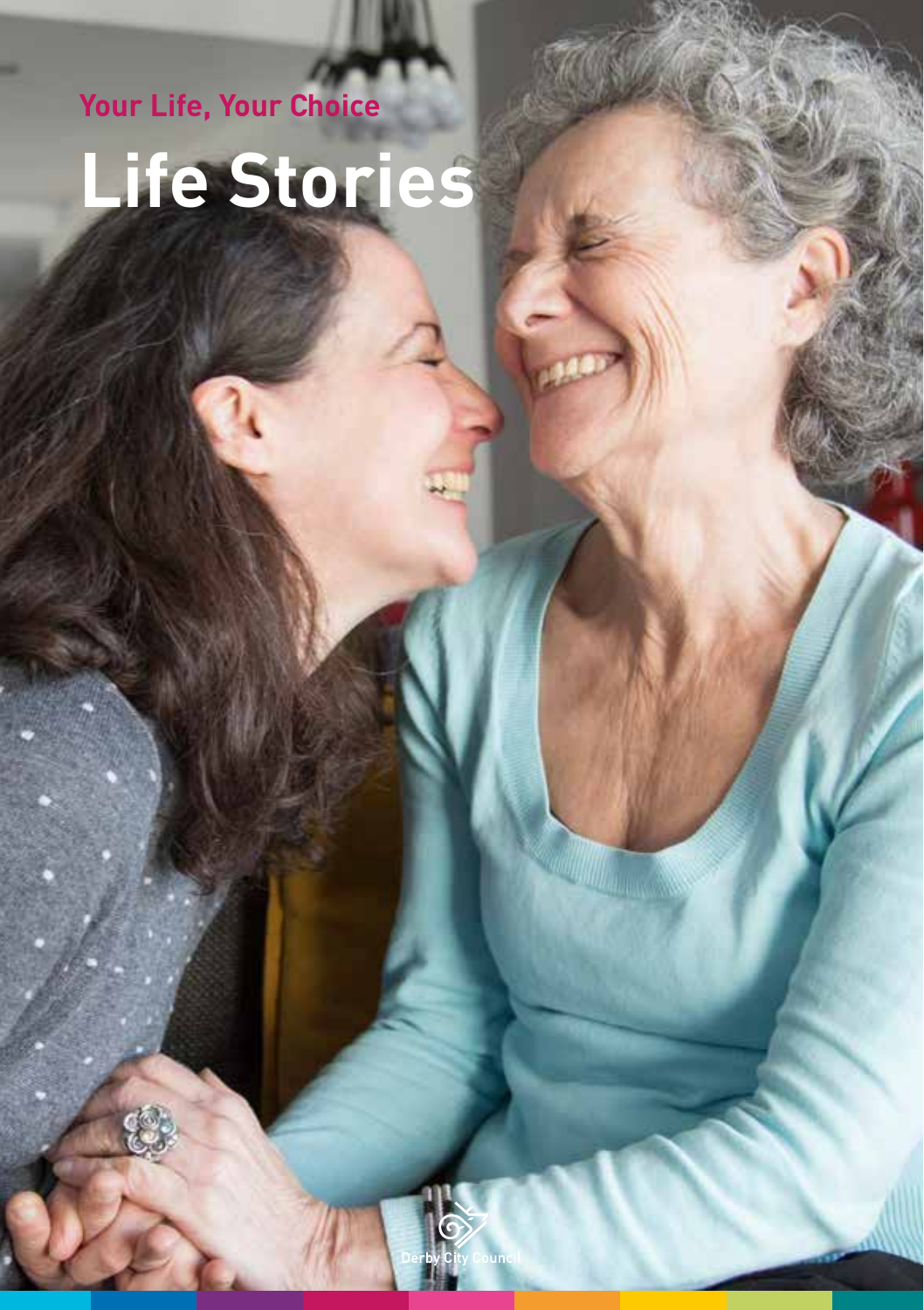

**Kirsty's** story – "I had been the sole carer for my daughter for 18 years. My health had deteriorated and I was struggling to care for her. She developed epilepsy which was unpredictable and uncontrolled. I was unable to work full time and had no respite, or family support. Our social worker identified a supported living house and I knew that this house could be suitable for my daughter. The home felt

calm and friendly, the place was clean. The residents were happy and welcoming. I saw the room and it was furnished and had an en-suite. Perfect for my daughter! She liked it too. We started the transition by my daughter visiting then staying for tea and she then quickly asked to sleep over and soon she wanted to stay longer. I found the staff at the home were all helpful and took a real interest in my daughter – within 2 months she was living almost full time in the home. I struggled to let go but over time I learned that she was happy and wanted to be at the home. She enjoyed being there and had her independence. The staff worked with me to slowly take over the responsibility for her care. We work together now. Communication is key. They set up a weekly planner so I can see what she will be doing and we have regular reviews with the care home managers and our social worker to check everything was working well. I now see my daughter as much as I want to and I am welcome in her home. Our relationship is still strong and much healthier. I am so grateful for the opportunity arising when it did. I was at breaking point. I love my daughter but I needed my life to be about more than caring for her. I now work full time and enjoy quality time with my daughter.



**Haleema's** view as a social worker – "A young man I was working with had been to various support places to gain help looking for employment. His life dream was to gain a couple of hours a week employed as a cleaner. He turned up early to voluntary work, worked hard, but just wanted that little bit more and why not, he deserved to work. We had a number of interviews, a work trial but the young person was becoming low and I was becoming worried about him, he felt rejected. I then fell upon a vacancy for

a cleaner and discussed the young person. A trial was undertaken and he was offered work. Parents were so pleased for him as they were worried about his well-being due to the knock backs he had had. This was the best news which the young person and the family had hoped for. The young person is still there over a year later".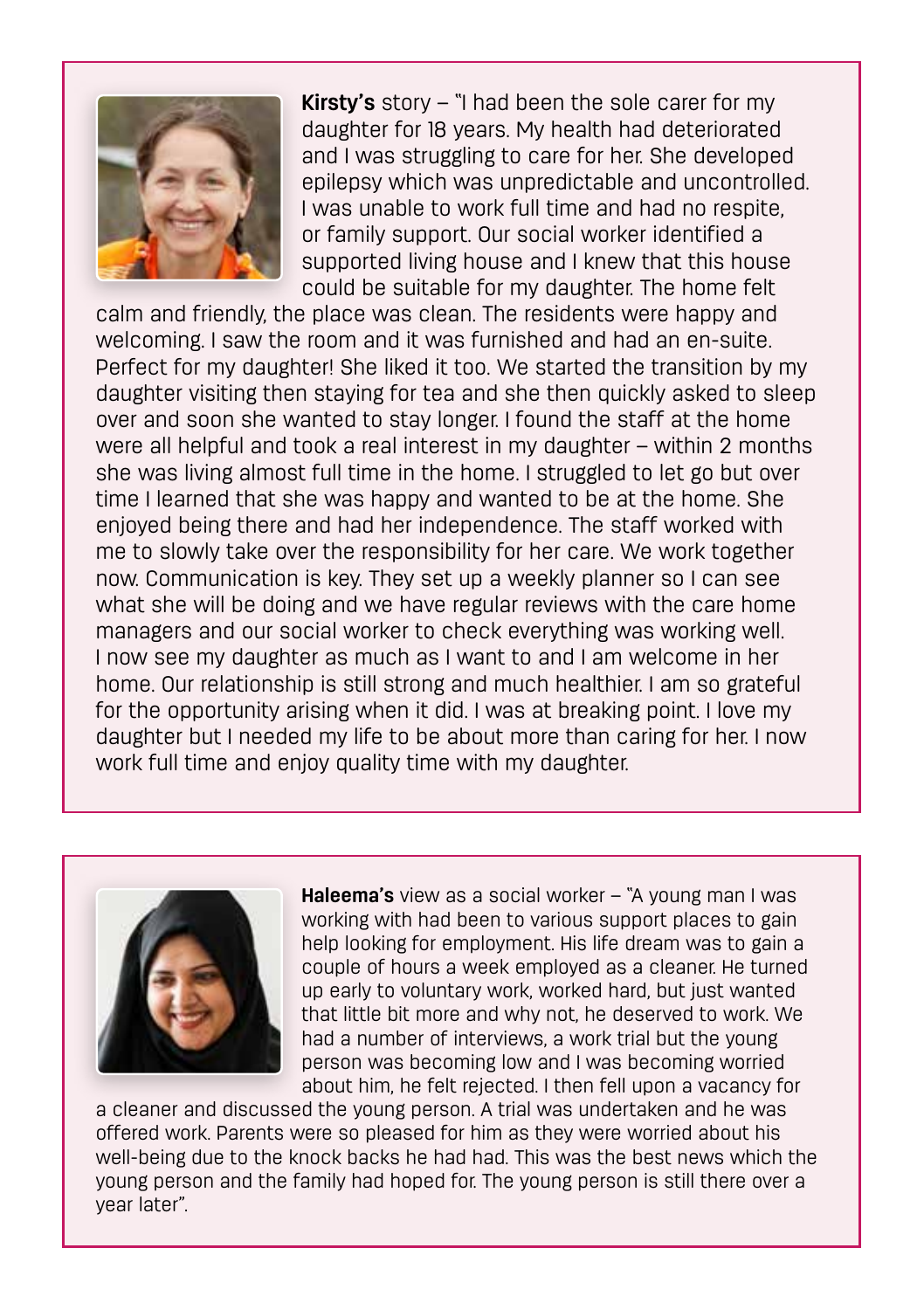

**Jane** is a young woman who had been in residential care as a child and before turning 18 was referred to the Preparing for Adulthood team. Jane has complex health and social care needs and at times her behaviour can be classed as challenging. On first meeting her at 17, Jane shared her vision for her 'future life'. It was to live in her own home, with a green room and a cat and to continue at her roller

skating activity. A few years on, and she is now 23 years old - and whilst initially residential care was the only option available to safely manage her needs, the social worker did not forget Jane's initial wish and aspiration and continued to work with her and her support team towards achieving the life she wanted. She is now living in her own bungalow, in Derby with 24 hour staff support. She is attending the same roller skating activity and has since changed her mind about the colour of her room, but that was her choice! Whilst she doesn't yet have a cat, as with her original aspiration of her own home, which she achieved, this remains a goal we are all working towards as she settles into her new home and support.



**Emma** has cerebral palsy. One of the Council's Occupational Therapists has been supporting her and her family to move from her current accommodation as she was having problems with neighbours and anti-social behaviour. She moved to a flat in "Extra Care" housing which is independent accommodation with onsite care staff. The Occupational Therapist supports Emma to liaise with her new landlord to

 she has been enabled to lead the life in the way she wants to. design the layout of the flat including the provision of special equipment to help her move around independently, without the need for extra care staff. This has enabled Emma to continue maintaining her independence and living the life she wants. She is now able to live in this fully adapted flat for as long she wants and both her and her parents are pleased that